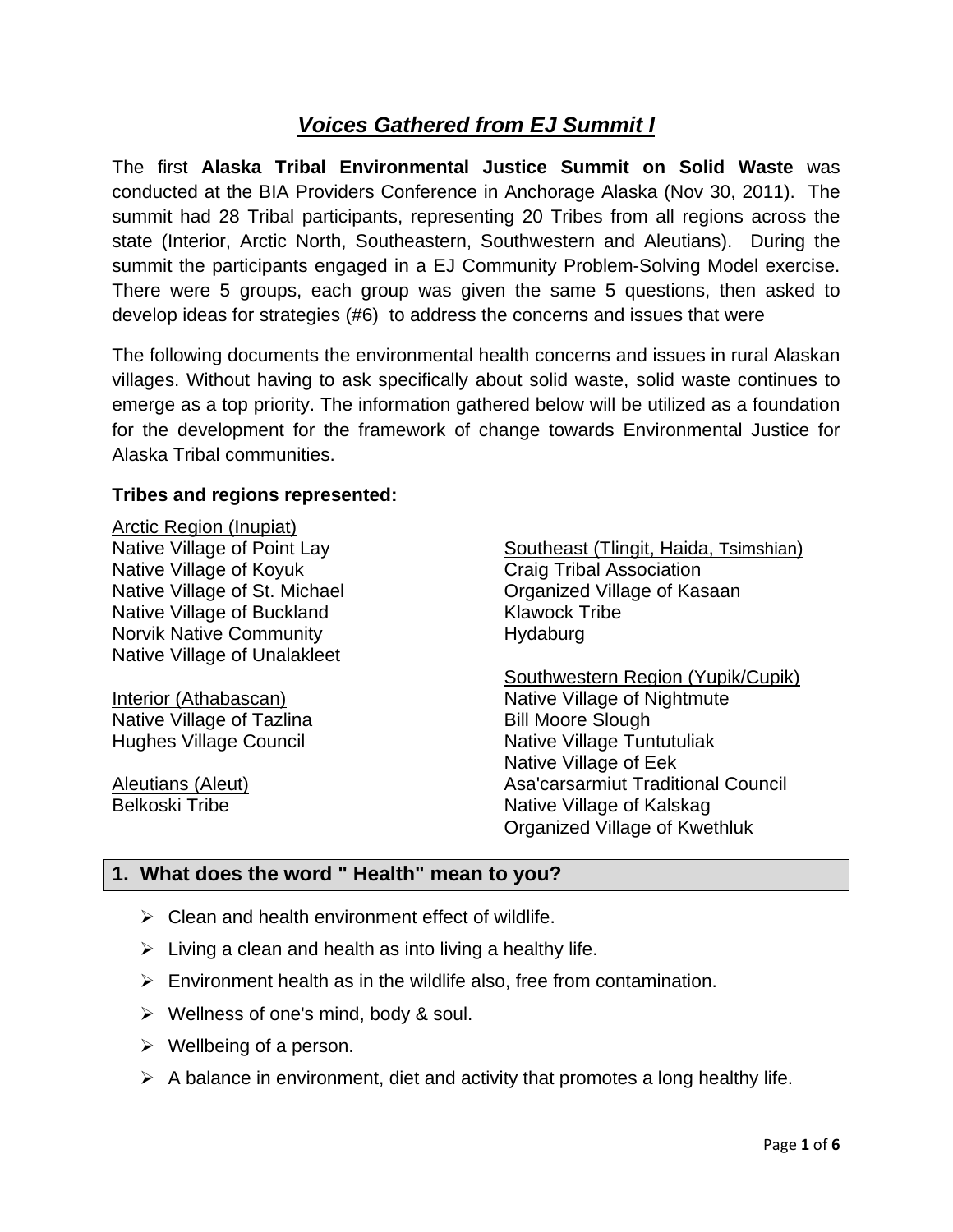- $\triangleright$  Clean environment/clean & healthy.
- $\triangleright$  Being able to respond to problems & trouble. Running, rest, work together.
- $\triangleright$  Effect on wildlife (salmon) health of our subsistence, throughout broad lands of Alaska.
- $\triangleright$  Wellness of the mind, body, and soul.
- $\triangleright$  Healthy families and villages
- $\triangleright$  Healthy relationships with other villages.
- $\triangleright$  Keeping our environment balanced.
- $\triangleright$  Strong, happy, energetic.
- $\triangleright$  Good long life.

## **2. What does the word "Environment" mean to you?**

- $\triangleright$  Where you go for life activities with the "connections".
- $\triangleright$  Our land, but also our connection to the land, our culture, our traditions.
- $\triangleright$  Effects everything or the whole universe, find changes every day.
- $\triangleright$  Is the cleanliness of yours and the community around you and the whole surrounding world.
- $\triangleright$  Land, air, water, and wildlife.
- $\triangleright$  Whole globe.
- $\triangleright$  Affects everybody and everything.
- $\triangleright$  Where you are, even your body.
- $\triangleright$  Where we live.
- $\triangleright$  The land, air, and seal along with their delicious inhabitants.
- $\triangleright$  Where we get our food sources: berries, wildlife, fish.
- $\triangleright$  Using land & the sea harvesting from them. The same amount of time using the land for hunting. I use the ocean. A balance there. At home in the ocean, using what is there -all of it-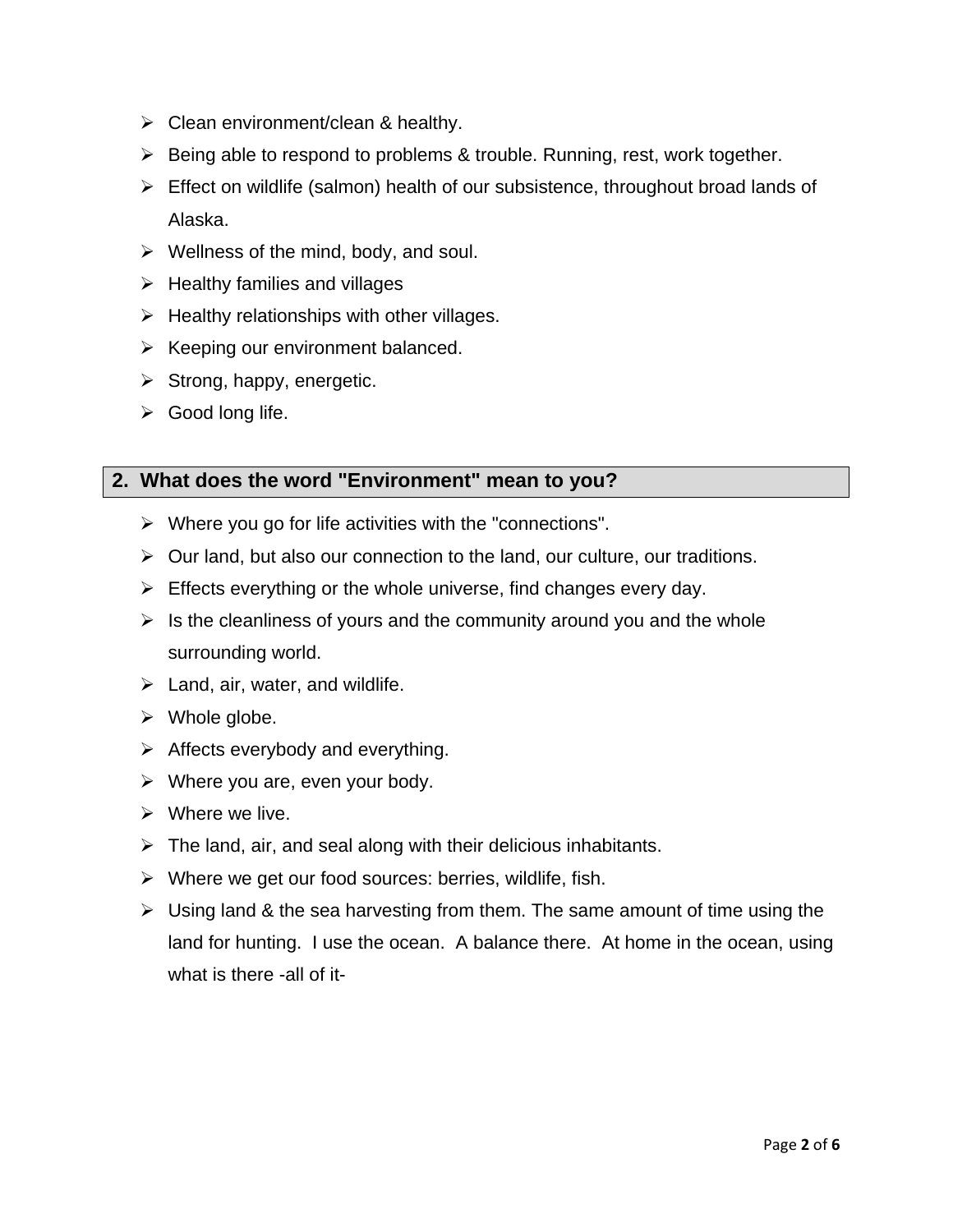### **3. What does the words "environmental health" mean to you?**

- $\triangleright$  Everything being healthy, especially the human beings and animals.
- $\triangleright$  Always keeping the task and making sure that you and your community keep clean & safe so you can live a healthy environment.
- $\triangleright$  Clean air & water, burn barrels, landfills, contaminated fish, contaminated sites, honey buckets, dust control, old buildings, flooding, abandoned vehicles pest control, old construction sites, lagoon.
- $\triangleright$  Quality of the environment and how it can support the life around it.
- $\triangleright$  Environment of the Air effecting our health.
- $\triangleright$  Close dumpsites; burning at dumpsites, effecting streams & wildlife.
- $\triangleright$  Sense of community health: Bad environment can separate your community.
- $\triangleright$  Our lifestyle (hunter & gatherer)
- $\triangleright$  Scientific studies certain groups get grants to do this for whales, fish, birds taking samples/analyze how old whale/what was in the liver, blubber etc.
- $\triangleright$  Fish can go into the waterways that we don't know, maybe contaminated places & the fish go back out and get eaten by seals. whales and we eat that - triple contamination.
- $\triangleright$  Maintaining our health abundant stock of wildlife and salmon and their habitat, while controlling human impact.
- Adequate workforce infrastructure (IGAP, Health Aides, RavenCorp, AmericaCorp)

## **4. What are the 3 major environmental health issues affecting your community?**

- Open Dumps
- $\triangleright$  Erosion of open dump sites
- $\triangleright$  Trashes
- $\triangleright$  Mercury in fish
- $\triangleright$  Tumors seen in fish
- $\triangleright$  Mold in households
- > Mildew
- $\triangleright$  Dust (Asthma concerns)
- $\triangleright$  Old buildings
- $\triangleright$  Honey buckets
- $\triangleright$  Flooding of open dump
- $\triangleright$  Toxins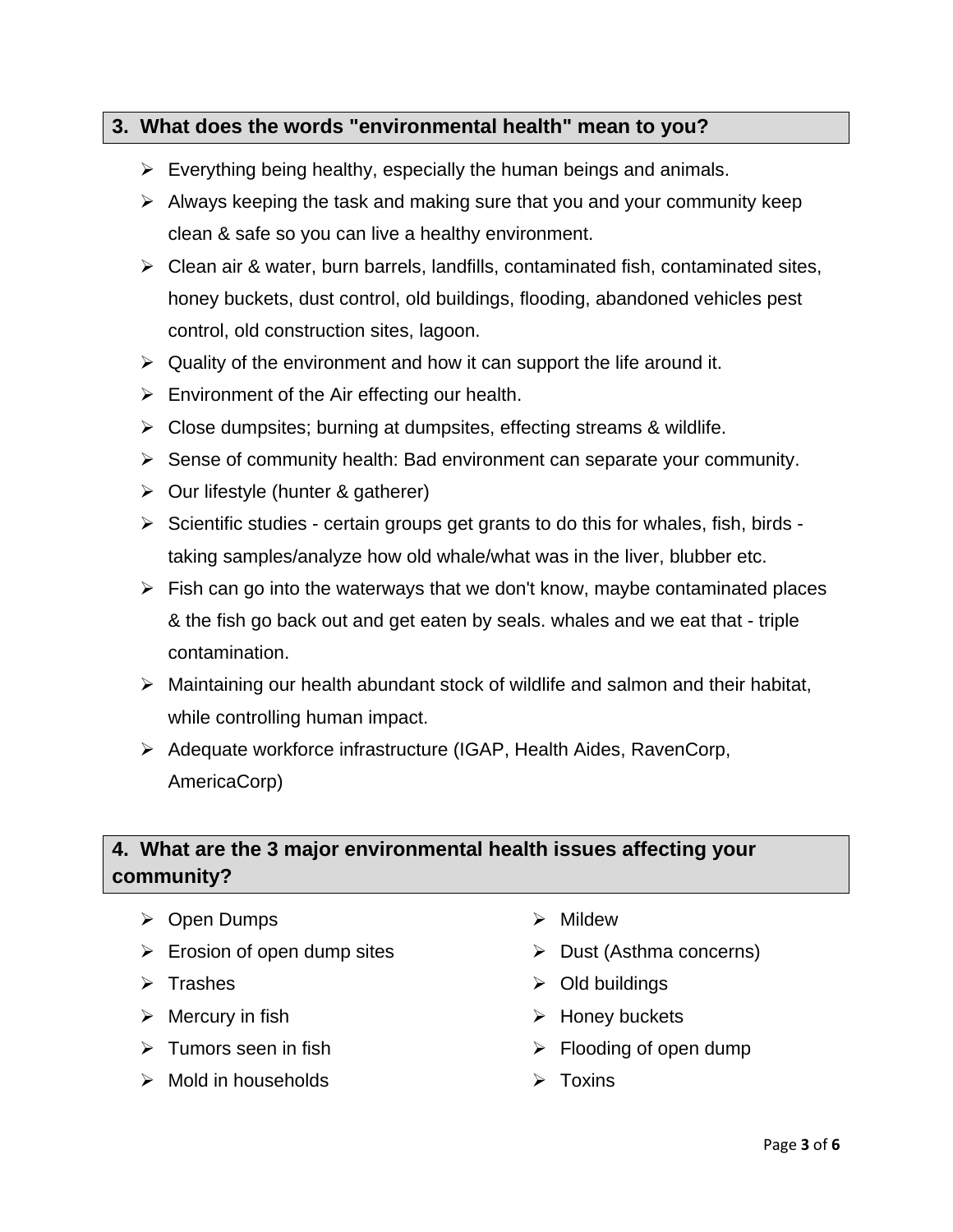- $\triangleright$  Four-wheeler, sno-go and car accidents
- $\triangleright$  Loose dogs in village
- $\triangleright$  Barge companies dumping in water
- $\triangleright$  The need to test what is draining into river
- $\triangleright$  Beaver population, damming up waterways
- $\triangleright$  Burning trash in drums
- $\triangleright$  no activities in the villages: lack of subsistence and jobs
- $\triangleright$  Logging
- $\triangleright$  Global climate pollutions
- $\triangleright$  Mining
- $\triangleright$  Old military sites
- $\triangleright$  Old tank farms
- $\triangleright$  Gases for all sources
- $\triangleright$  Cleanliness, safeness
- $\triangleright$  Solid Waste Management
- $\triangleright$  Bio accumulation
- $\triangleright$  Global weather pulling to the north
- $\triangleright$  Increase storm surges
- $\triangleright$  Need to re-locate, but no funding
- $\triangleright$  Cruise ships in Arctic
- $\triangleright$  Mold & moisture issues in housing affects health- lots of children with asthma and allergies
- $\triangleright$  Chlorine in well water
- $\blacktriangleright$  Lack of facilities for garbage
- $\triangleright$  POP's migrate to North and get into seals.
- $\triangleright$  PCB's- didn't know killed whale.
- $\triangleright$  Damage to tundra by 4-wheelers
- $\triangleright$  Lesions in ring seals & salmon
- $\triangleright$  Deformity in birds.
- $\triangleright$  Invasive plants, impacting our berries.

### **5. Which issues above needs the most attention:**

- $\triangleright$  Subsistence
- $\triangleright$  Pollution
- $\triangleright$  We will lose our subsistence
- $\triangleright$  Natural resource exploitation
- $\triangleright$  Need for clean water
- $\triangleright$  Toxins
- $\triangleright$  Control landfill
- Contaminated sites/construction/old military sites
- $\triangleright$  Lack of water and sewer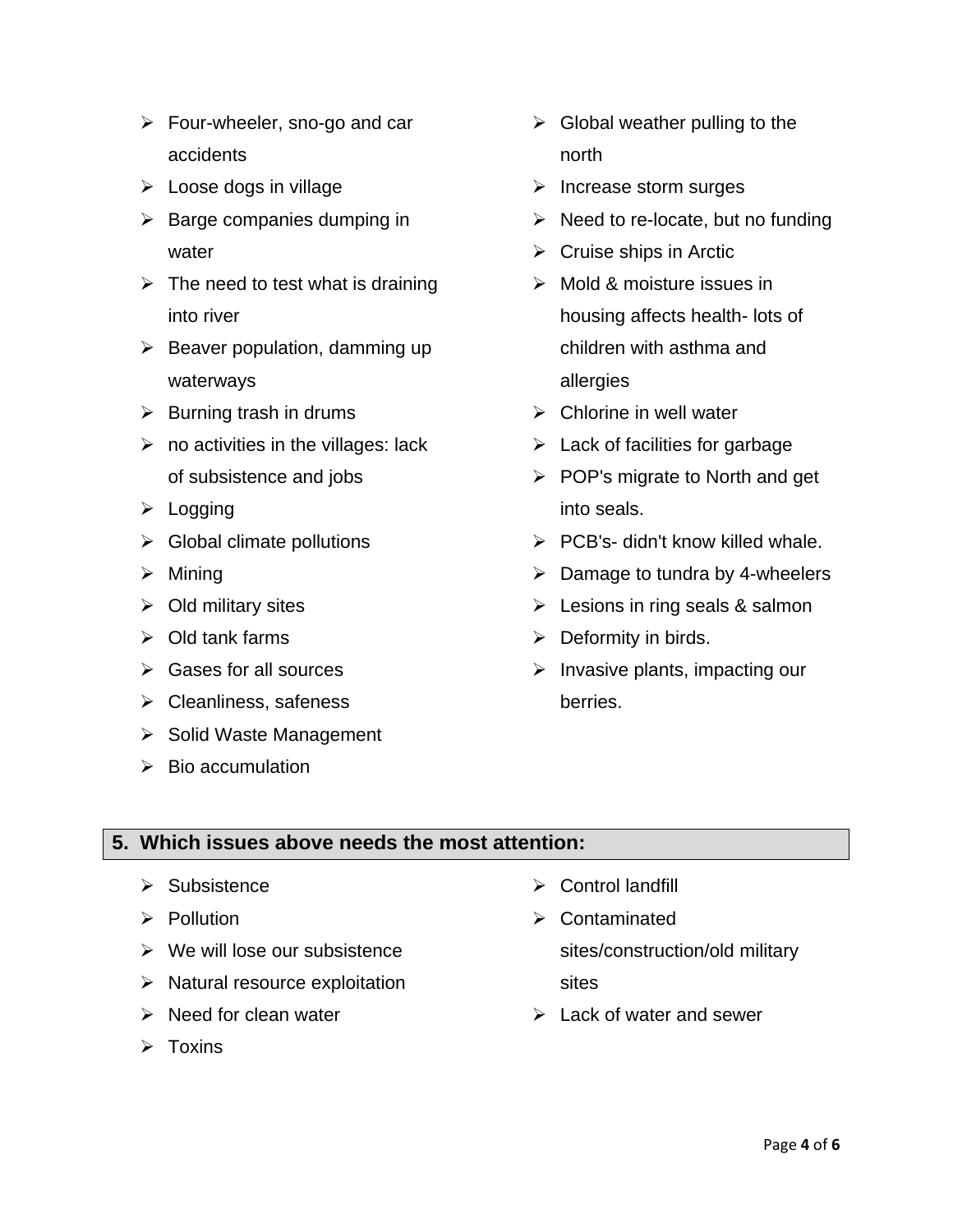# **6. List possible strategies and actions that could help to address these issues:**

- $\triangleright$  Recycling program.
- $\triangleright$  Tribes requesting consultation.
- $\triangleright$  By doing clean up.
- $\triangleright$  Obtain grants.
- $\triangleright$  Community togetherness by sorting out all their trash.
- $\triangleright$  Getting all organization to work as a team effort, state funds for buildings and cleaning dumpsite, federal for running water .
- $\triangleright$  Community meeting education.
- $\triangleright$  Educate ourselves on environmental laws.
- $\triangleright$  Create brochures to tell the story regarding your issue for a solution
- $\triangleright$  Get grants to complete improvements.
- $\triangleright$  All local government bodies working together: Tribe, city, village corp.
- $\triangleright$  Participation in permitting and development process.
- > Tribes requesting consultation: National Marine Services.
- $\triangleright$  Certify local people to be experts on specific issues BIA used to do this long time ago.
- $\triangleright$  Educate ourselves on laws (CWA, EJ, etc) To enforce the laws, but how? who's responsible to enforce, state, fed, tribes.
- $\triangleright$  Road dust remediation (pellets, etc.)
- $\triangleright$  Setting speed limits.
- $\triangleright$  Work with partners.
- $\triangleright$  Teach our children.
- $\triangleright$  Stronger ordinances.
- $\triangleright$  Ordinances enforced.
- > Take on challenges ourselves. We need to do it ourselves if we want it done!
- $\triangleright$  Water quality testing.
- $\triangleright$  More testing to be done...why animals are deformed?
- $\triangleright$  Sharing of data and research.
- $\triangleright$  More outreach.